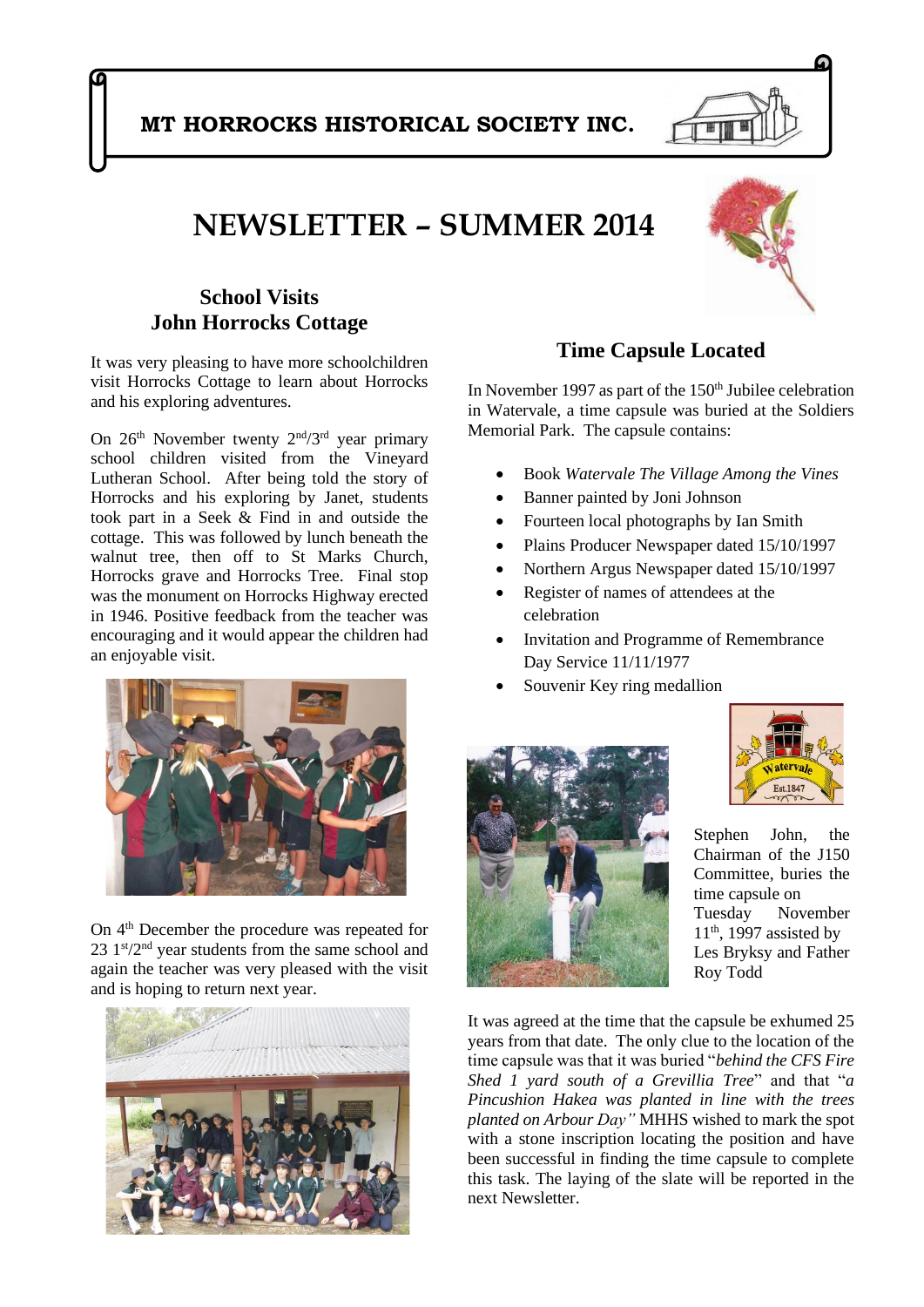## **Is This "Harry"?**







Whilst excavating for the installation of a new shed, Leo Faulkner who lives close by to St Marks Church, Penwortham made a very interesting find……what is thought to be a camel skull. Is this Harry?

In 1846 Horrocks' dromedary camel became the first camel to be used for exploratory purposes in Australia, but Harry's reputation gained him the name "Harry the Horrible" or "Horrocks' Beast". In this year Horrocks organised his expedition to discover new pastoral lands and it was on this expedition that things went terribly wrong for both Harry and Horrocks.

It is not recorded exactly how Horrocks came to own Harry, but it is thought that the camel probably arrived in Australia in early 1846 from the Canary Islands. It is reported that Horrocks handed over 6 cows each worth £15 in exchange for Harry. After being prodded and poked by all who saw him as a wonder to behold, by the time Horrocks purchased him Harry had become a cantankerous beast. Horrocks' neighbour George Hawker at Bungaree recalled later that Harry was a particularly fractious animal much given to bolting; "i*n fact all the north considered whether they should indict Mr Horrocks the owner of the nuisance".*

Despite the early indications that Harry was not overly rapt with his human companions and his new home, Horrocks persevered with him, most probably due to the expectation that he could carry a greater load than any of his horses and be less dependent on a daily drink of water.

Horrocks and his party had trouble with Harry as they attempted to make their way through what is now known as Horrocks Pass. The contrary camel bolted as he was being loaded and tipped the party's provisions into a gully, he later bit into the bags of flour and raising them in the air, powdered the contents over the countryside.

Although not intentionally the cause of Horrocks fatal accident on the shores of Lake Dutton, on his death bed Horrocks instructed that Harry be shot, presumably because he blamed him for his current misfortune and imminent death. Various accounts report that the inaugural Mayor of Clare, Edward Burton Gleeson was tasked with the murderous deed, but he was apparently so frightened of the 'beast' that his aim was askew and his bullet failed to kill poor old Harry. The execution had to be completed by a bystander.

There is every chance that this deed took place in the vicinity of Leo's property…so the question remains…is this Harry?



"*Look what I dug up*" Leo Faulkner shows his find to Gypsey Sandow & Wendy Spackman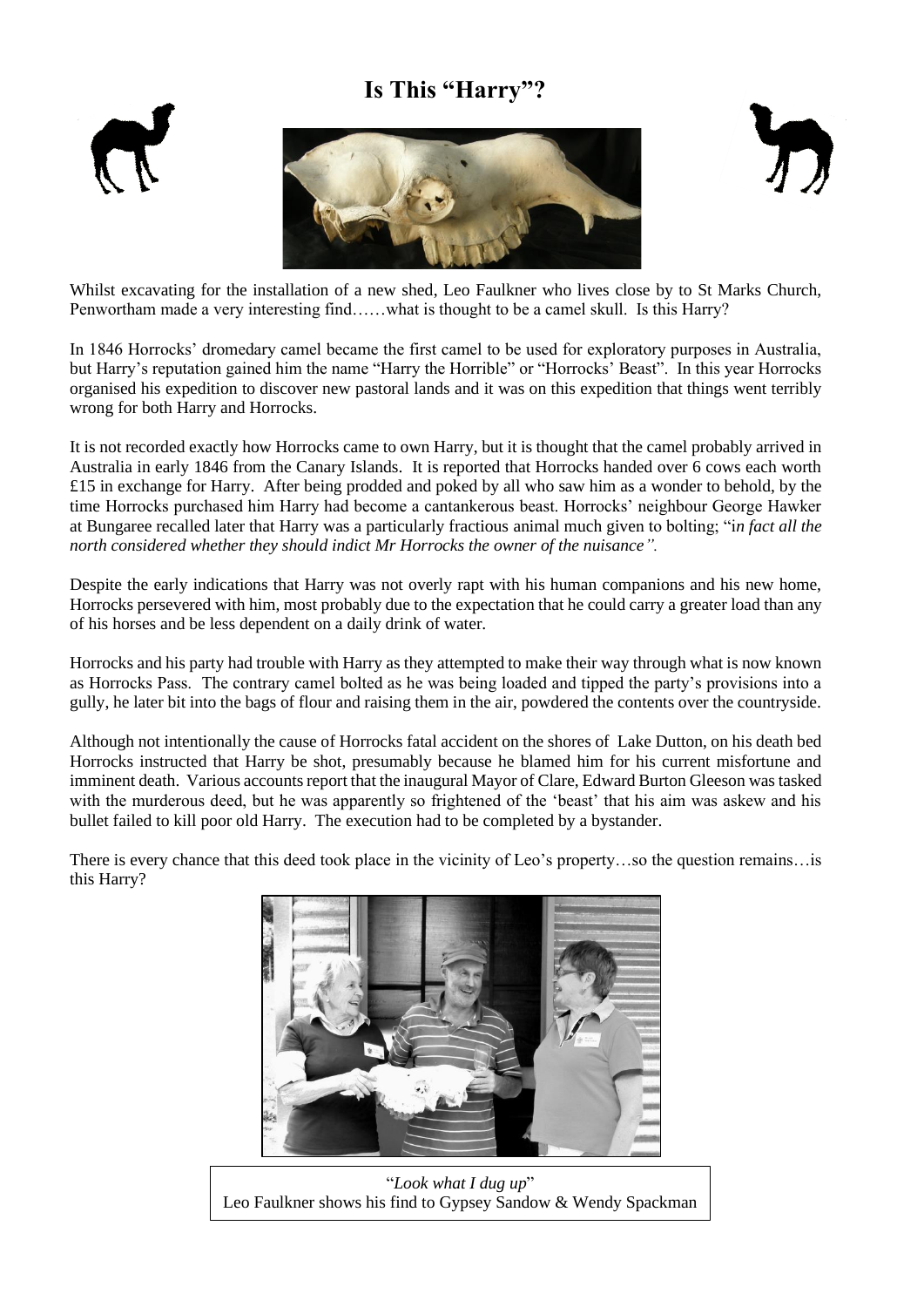# Summer Picnic in Times Gone By

That quintessentially summer activity – going on a picnic – was an extremely fashionable thing to do in the Victorian era. There were no BBQ chooks and a bit of coleslaw on offer; typical picnic fare in Queen Victoria's time for the wellto-do included iced champagne, lobster tails, poached chicken in cream sauce, trifle and whisky punch.



Great care was taken to select an appropriate site that would provide adequate shade, a good covering of grass, have not an anthill in site and be far enough from any cliffs or sudden drops so as not to alarm the ladies. The food was served by one or two of the servants (having too many staff at a picnic was thought unseemly) before those with musical talents were expected to entertain. After that everyone played games such as tag, croquet and blind man's bluff. Gentlemen were expected to do their utmost to be amusing and entertaining!



# *Games of the Past*

It may well have been that those enjoying the above picnic would have amused themselves by playing a card game. A huge variety of games have been devised over the years. Two of the most popular by far were *Snap* and *Happy Families*, both of which were originally invented by John Jaques of London in the 1860's. Jaques also gave the world *Croquet and Ping-Pong, Tiddlywinks, Ludo and Snakes and Ladders*, but none of those games have come anywhere near to matching Happy Families for popularity.

#### **MHHS Christmas Lunch and & Shed Opening**

On Sunday 1<sup>st</sup> December 2013 the Committee and several MHHS members gathered at Horrocks Cottage for an early Christmas celebration and to officially open our new storage shed. The honour of cutting the ribbon was given to Alan Williams without whose guidance and expertise the project would never have come to fruition. The Society also wishes to thank:

- Clare Building Supplies
- Mace Engineering
- Peter & Janette Low
- Alex and Jan Ryan
- Steve Walsh Plumbing



The Society would also like to thank Peter Low of Clare Joinery for the generous donation and installation of a new storage cupboard pictured below.



All that remains now is for the Committee to organise the interior and put it to its intended use as a storage facility allowing more room in the Interpretive Centre for displays and the like.